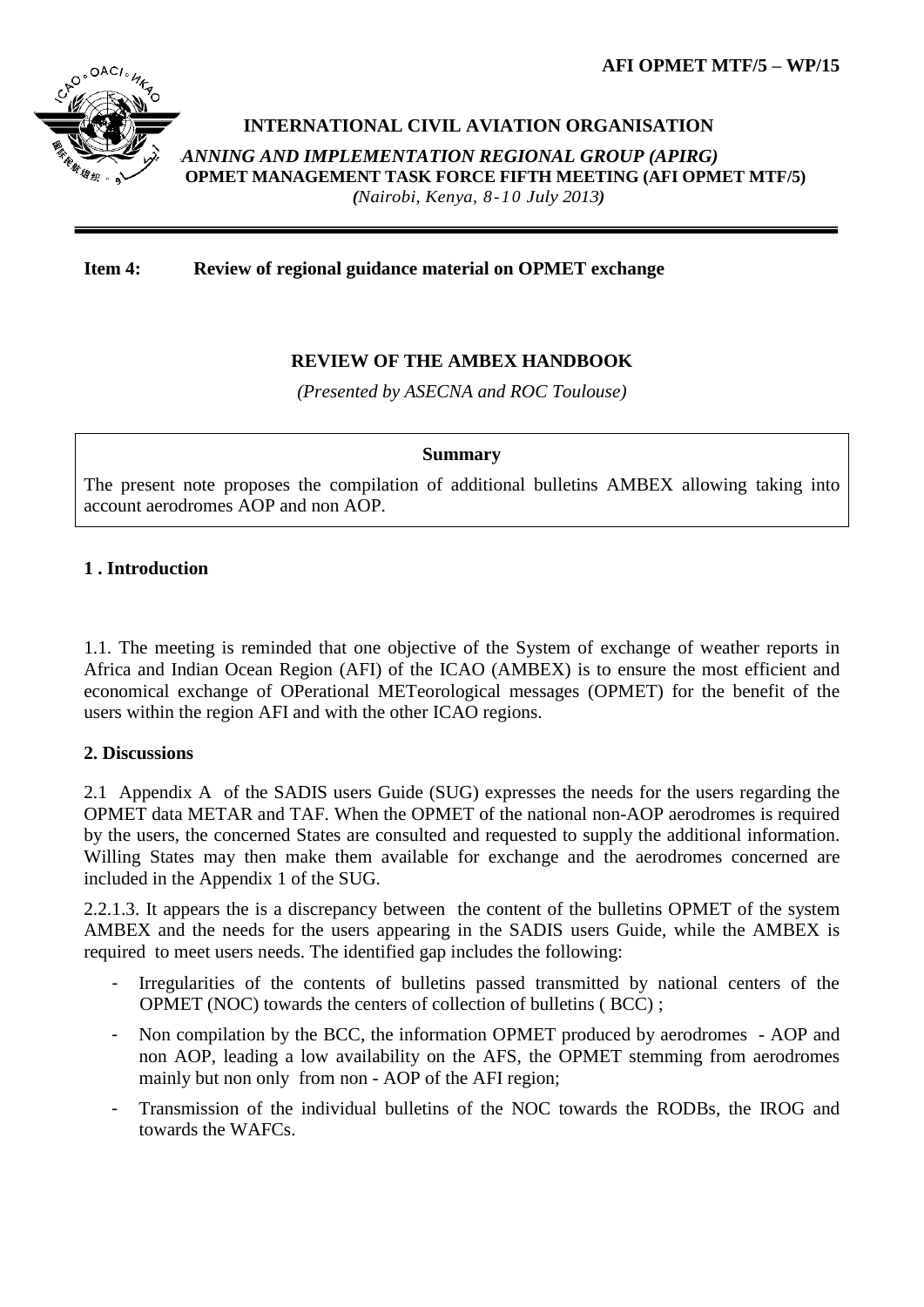2.3. To allow improving the exchange of the OPMET data within the AFI region and with the other regions, the meeting may wish to formulate the following recommendation:

### **Decision MTF5/xxx: Update of bulletins TAF and METAR**

### **That**

**The task force consider the distribution in the AMBEX system stemming from SUG annex1 required aerodromes data (AOP and non AOP), the meeting recommends the compilation of the TAF and METAR, SPECI following Appendix A, B, C, D, E and F.**

2.4 The implementation of this distribution will come into effect from October 1st, 2013 at 1200 UTC and an evaluation will be made by the BCCs, the AFI RODBs and ROC of Toulouse until October 31st, 2013.

#### **3 . Action by the meeting**

The meeting is invited to:

- To note the information in this paper and;
- Approve the recommendation above, necessary for the improvement of the AMBEX System.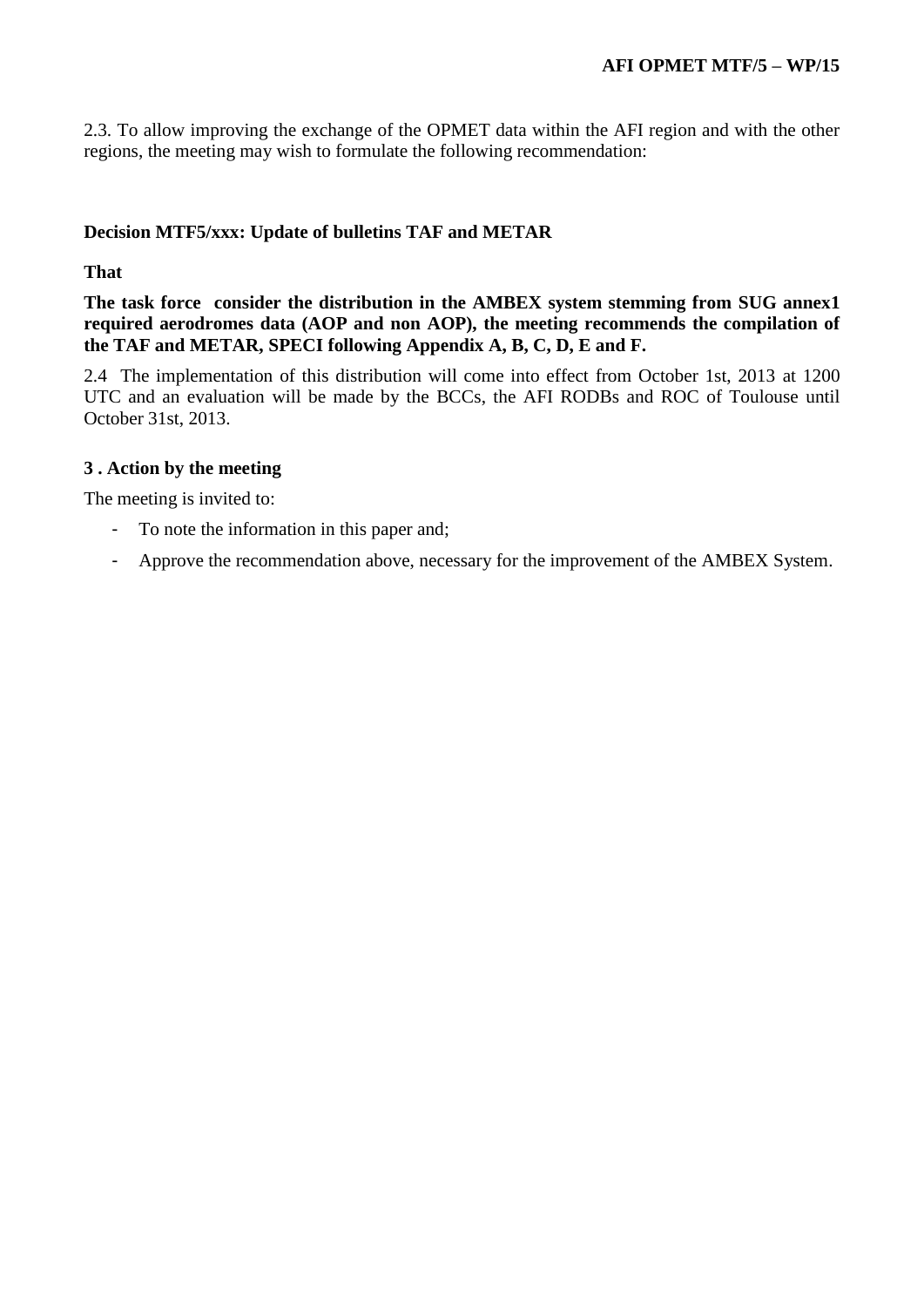# Appendix A: BULLETINS OF METAR/SPECI FOR BCC OF BRAZZAVILLE

|                              |                                |                                                                             |                                  |                                                           |                                                                         | CONTENTS OF BULLETINS OF METAR (SA,SP)    |                                                                          |                                                                                        |
|------------------------------|--------------------------------|-----------------------------------------------------------------------------|----------------------------------|-----------------------------------------------------------|-------------------------------------------------------------------------|-------------------------------------------|--------------------------------------------------------------------------|----------------------------------------------------------------------------------------|
| <b>CENTRES</b><br><b>NOC</b> | <b>NOC</b><br><b>Bulletins</b> | <b>NOC</b><br>Aerodromes                                                    | <b>Bulletins</b><br><b>AMBEX</b> | <b>AMBEX</b><br>Aerodromes<br>(Current)                   | Appendix 1<br><b>SUG</b>                                                | Non-AOP<br>Aerodromes                     |                                                                          | <b>AMBEX Bulletins</b>                                                                 |
| <b>BCC/FCBB</b>              |                                |                                                                             |                                  |                                                           |                                                                         |                                           |                                                                          | Proposal                                                                               |
| <b>FCBB</b>                  | SACG31                         | <b>FCBB</b><br><b>FCPP</b><br>${\mbox{FCPL}}$<br><b>FCOU</b><br><b>FCOI</b> | SAAM31                           | FCBB<br>FCPP<br><b>FEFF</b><br><b>FKKD</b><br><b>FKYS</b> | <b>FCBB</b><br>FCPP                                                     | <b>FCPL</b><br><b>FCOU</b><br><b>FCOI</b> | <b>SAAM31 FCBB</b><br><b>FCBB</b><br>FCPP<br><b>FEFF</b><br><b>FKKD</b>  | <b>SAAM35 FCBB</b><br><b>FCPL</b><br><b>FCOU</b><br>FCOI<br><b>FEFT</b>                |
| <b>FEFF</b>                  | SACE31                         | <b>FEFF</b><br><b>FEFT</b>                                                  |                                  | <b>FZAA</b><br><b>FOOL</b>                                | <b>FEFF</b>                                                             |                                           | <b>FKYS</b><br><b>FZAA</b>                                               | <b>FKKR</b><br><b>FKKL</b>                                                             |
| <b>FKKD</b>                  | SACM31                         | <b>FKKD</b><br><b>FKKR</b><br><b>FKKL</b><br><b>FKKN</b><br><b>FKYS</b>     |                                  | <b>FOOG</b><br><b>FNLU</b><br><b>FPST</b><br><b>FGSL</b>  | <b>FKKD</b><br><b>FKKR</b><br><b>FKKL</b><br><b>FKKN</b><br><b>FKYS</b> |                                           | <b>FOOL</b><br><b>FOOG</b><br><b>FNLU</b><br><b>FPST</b><br>${\rm FGSL}$ | <b>FKKN</b><br><b>FZNA</b><br><b>FZIC</b><br><b>FZQA</b><br><b>FZWA</b><br><b>FOON</b> |
| <b>FZAA</b>                  | SAZR31                         | <b>FZNA</b><br><b>FZAA</b><br><b>FZIC</b><br><b>FZQA</b><br><b>FZWA</b>     |                                  |                                                           | <b>FZNA</b><br><b>FZAA</b><br><b>FZIC</b><br><b>FZQA</b><br><b>FZWA</b> |                                           |                                                                          | <b>FNHU</b><br>FGBT                                                                    |
| <b>FOOL</b>                  | SAGO31                         | <b>FOOL</b><br>${\rm FOOG}$<br><b>FOON</b>                                  |                                  |                                                           | <b>FOOL</b><br><b>FOOG</b><br><b>FOON</b>                               |                                           |                                                                          |                                                                                        |
| <b>FPST</b>                  | SATP31                         | <b>FPST</b>                                                                 |                                  |                                                           | <b>FPST</b>                                                             |                                           |                                                                          |                                                                                        |
| <b>FNLU</b>                  | SAAN31                         | <b>FNHU</b><br>${\sf FINLU}$                                                |                                  |                                                           | <b>FNHU</b><br><b>FNLU</b>                                              |                                           |                                                                          |                                                                                        |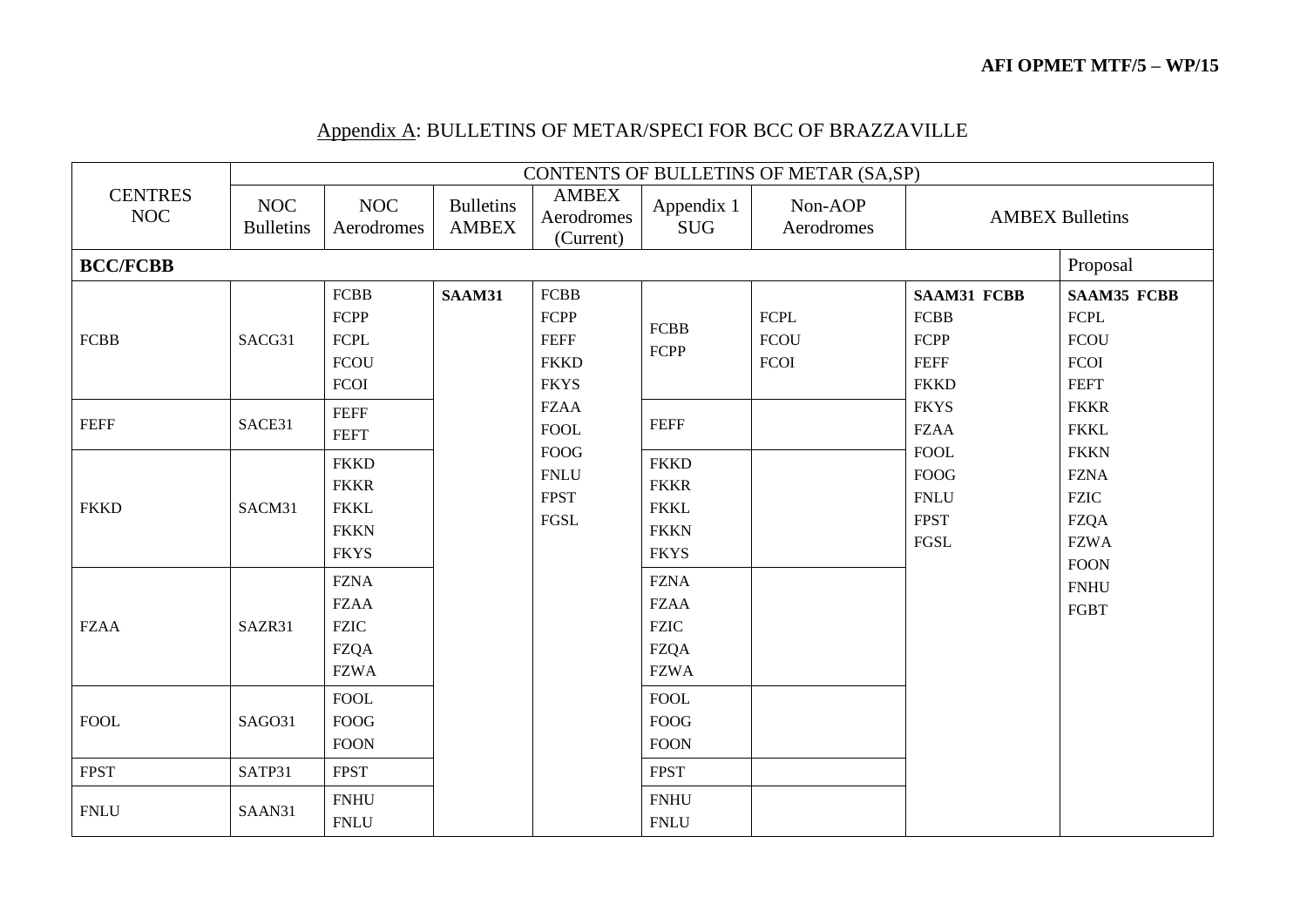| FGSL | SAGQ31 | FGSL<br>FGBT |  | 90SL | <b>FGBT</b> |  |
|------|--------|--------------|--|------|-------------|--|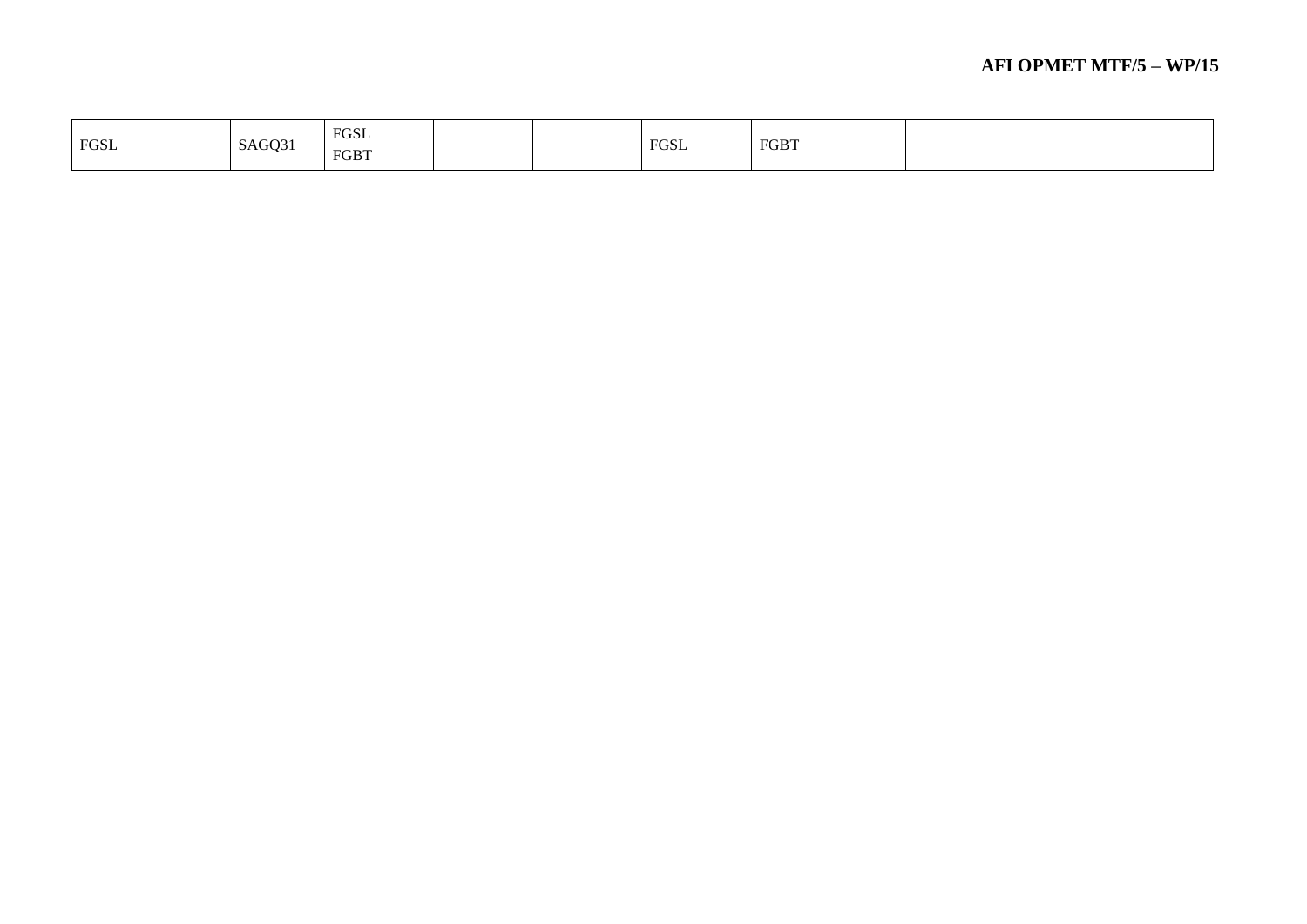|                              |                                |                                                                                                |                                  |                                                                                                |                                                                                                | CONTENTS OF BULLETINS OF METAR (SA,SP) |                                                                                                       |                                                                                                |
|------------------------------|--------------------------------|------------------------------------------------------------------------------------------------|----------------------------------|------------------------------------------------------------------------------------------------|------------------------------------------------------------------------------------------------|----------------------------------------|-------------------------------------------------------------------------------------------------------|------------------------------------------------------------------------------------------------|
| <b>CENTRES</b><br><b>NOC</b> | <b>NOC</b><br><b>Bulletins</b> | <b>NOC</b><br>Aerodromes                                                                       | <b>Bulletins</b><br><b>AMBEX</b> | <b>AMBEX</b><br>Aerodromes<br>(Current)                                                        | Appendix 1<br><b>SUG</b>                                                                       | Non-AOP<br>Aerodromes                  |                                                                                                       | <b>AMBEX Bulletins</b>                                                                         |
| <b>BCC/GOOY</b>              |                                |                                                                                                |                                  |                                                                                                |                                                                                                |                                        |                                                                                                       | Proposal                                                                                       |
| <b>DIAP</b>                  | SAIV31                         | <b>DIAP</b><br>DIBK<br><b>DIYO</b><br><b>DISP</b><br><b>DISS</b><br>DIDL<br><b>DIGA</b>        | <b>SAAO32</b>                    | GOOY<br><b>DIAP</b><br><b>GBYD</b><br><b>GABS</b><br><b>GUCY</b><br><b>GFLL</b><br><b>GLRB</b> | <b>DIAP</b><br><b>DIYO</b>                                                                     | <b>DIYO</b>                            | SAA032 GOOY<br><b>GOOY</b><br><b>DIAP</b><br><b>GBYD</b><br><b>GABS</b><br><b>GUCY</b><br><b>GFLL</b> | SAA035 GOOY<br><b>DIYO</b><br>GAGO<br><b>GAKD</b><br><b>GAKL</b><br><b>GAMB</b><br><b>GANR</b> |
| <b>GBYD</b>                  | SAGB31                         | <b>GBYD</b>                                                                                    |                                  | <b>GQPP</b>                                                                                    | <b>GBYD</b>                                                                                    |                                        | <b>GLRB</b>                                                                                           | <b>GATB</b>                                                                                    |
| <b>GABS</b>                  | SAMI31                         | <b>GABS</b><br>GAGO<br><b>GAKD</b><br><b>GAKL</b><br><b>GAMB</b><br><b>GANR</b><br><b>GATB</b> |                                  | <b>GQNN</b><br><b>GVAC</b><br>GGOV                                                             | <b>GABS</b><br>GAGO<br><b>GAKD</b><br><b>GAKL</b><br><b>GAMB</b><br><b>GANR</b><br><b>GATB</b> |                                        | <b>GQPP</b><br><b>GQNN</b><br><b>GVAC</b><br>GGOV                                                     | GOGS<br>GOSS<br><b>DISP</b><br><b>DISS</b><br>$\ensuremath{\mathrm{DIDL}}$<br><b>DIGA</b>      |
| $\operatorname{GFLL}$        | SASL31                         | <b>GFLL</b>                                                                                    |                                  |                                                                                                | <b>GFLL</b>                                                                                    |                                        |                                                                                                       |                                                                                                |
| <b>GLRB</b>                  | SALI31                         | <b>GLRB</b>                                                                                    |                                  |                                                                                                | <b>GLRB</b>                                                                                    |                                        |                                                                                                       |                                                                                                |
| GOOY                         | SASG31                         | GOGS<br><b>GOOY</b><br>GOSS                                                                    |                                  |                                                                                                | GOGS<br><b>GOOY</b><br>GOSS                                                                    | GOSS                                   |                                                                                                       |                                                                                                |
| <b>GQNN</b>                  | SAMT31                         | <b>GQPP</b><br><b>GQNN</b>                                                                     |                                  |                                                                                                | <b>GQPP</b><br><b>GQNN</b>                                                                     |                                        |                                                                                                       |                                                                                                |
| GGOV                         | SAGW31                         | GGOV                                                                                           |                                  |                                                                                                | GGOV                                                                                           |                                        |                                                                                                       |                                                                                                |

# Appendix B: BULLETINS OF METAR/SPECI FOR BCC OF DAKAR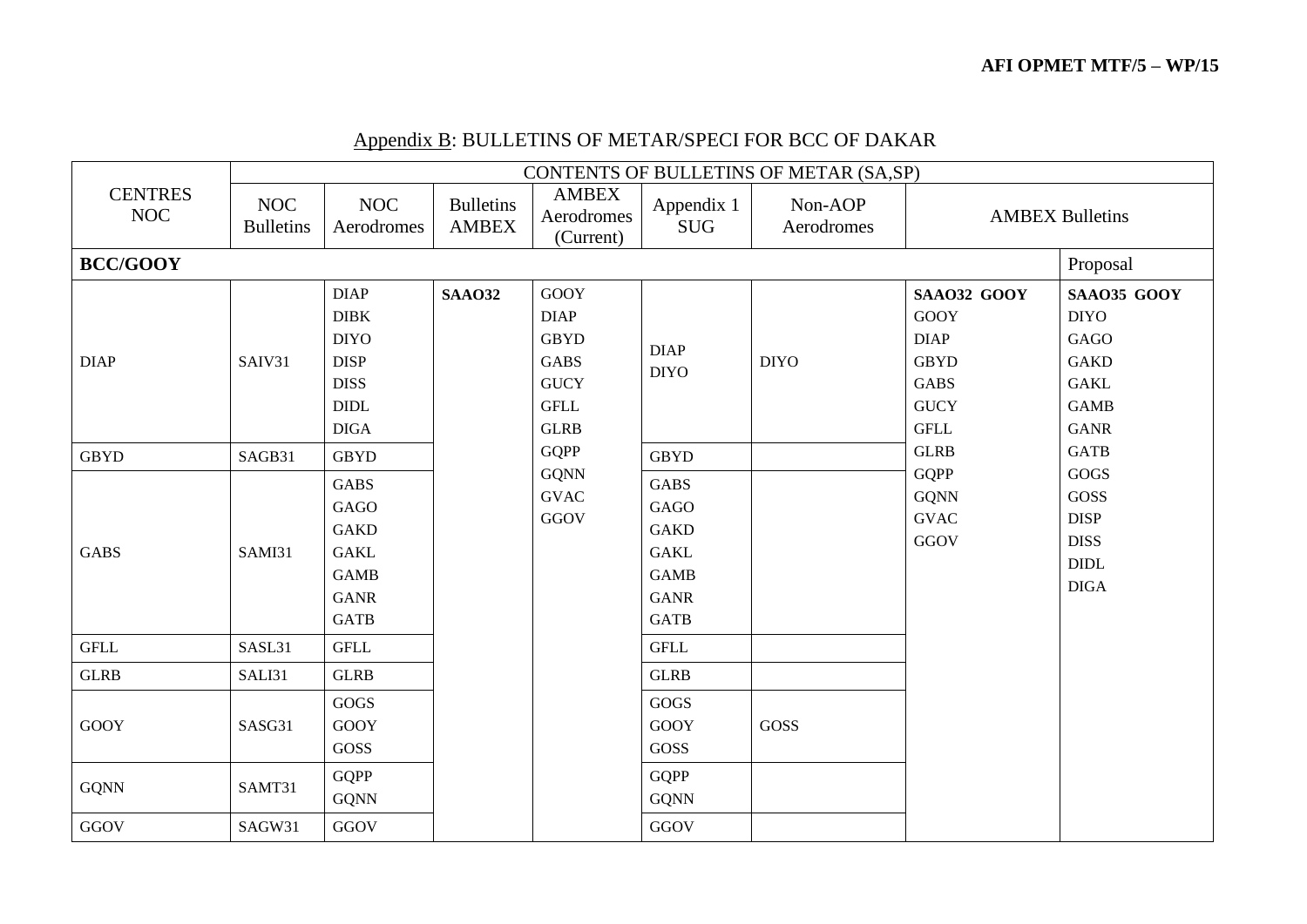| <b>GUCY</b> | SAGN31 | <b>GUCY</b> |  | <b>GUCY</b> |  |
|-------------|--------|-------------|--|-------------|--|
| <b>GVAC</b> | SACV31 | <b>GVAC</b> |  | <b>GVAC</b> |  |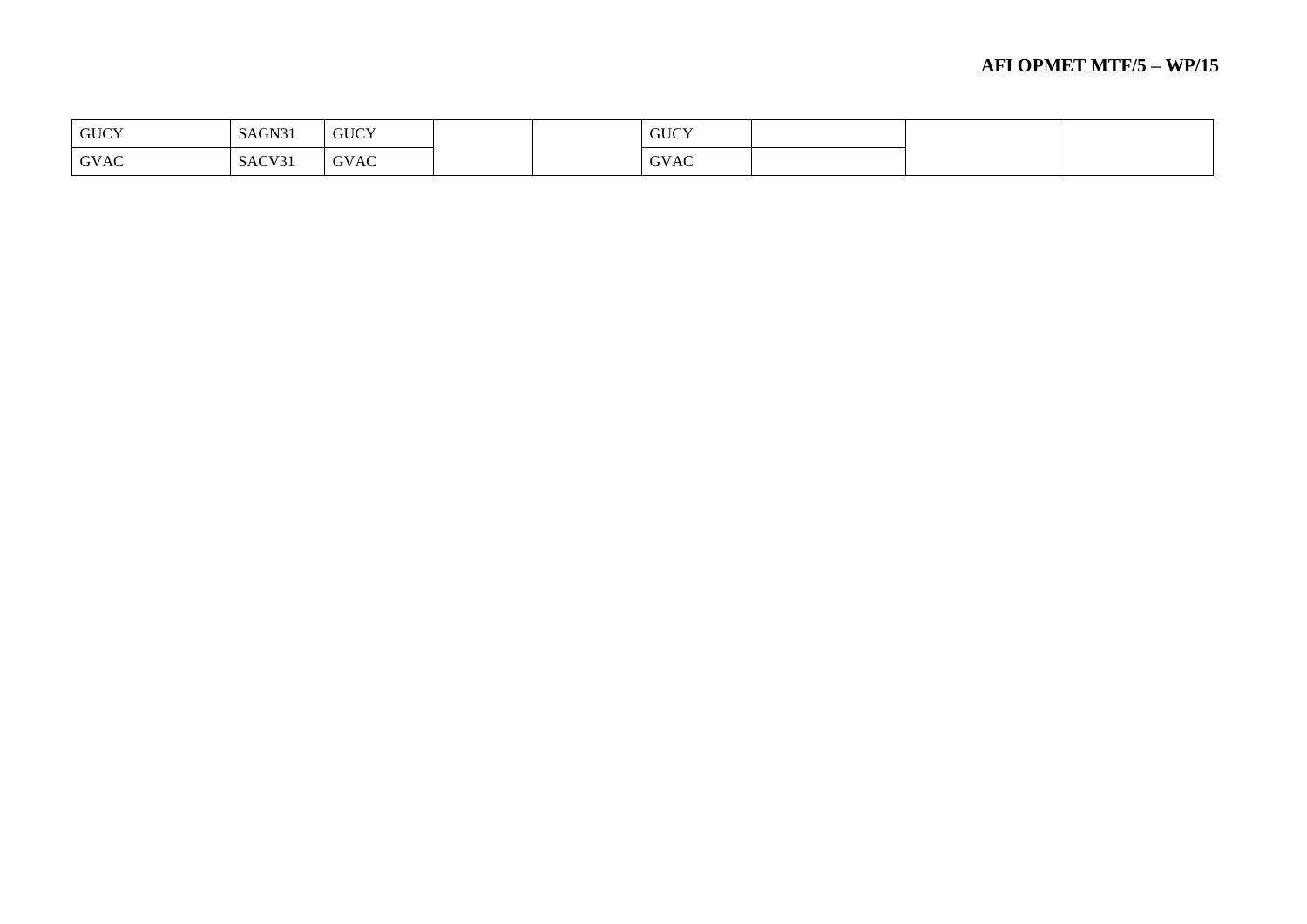|                              |                                | CONTENTS OF BULLETINS OF METAR (SA,SP)     |                                  |                                         |                                            |                       |                        |                              |  |  |  |  |
|------------------------------|--------------------------------|--------------------------------------------|----------------------------------|-----------------------------------------|--------------------------------------------|-----------------------|------------------------|------------------------------|--|--|--|--|
| <b>CENTRES</b><br><b>NOC</b> | <b>NOC</b><br><b>Bulletins</b> | <b>NOC</b><br>Aerodromes                   | <b>Bulletins</b><br><b>AMBEX</b> | <b>AMBEX</b><br>Aerodromes<br>(Current) | Appendix 1<br><b>SUG</b>                   | Non-AOP<br>Aerodromes | <b>AMBEX Bulletins</b> |                              |  |  |  |  |
| <b>BCC/DRRN</b>              |                                |                                            |                                  |                                         |                                            |                       |                        | Proposal                     |  |  |  |  |
|                              |                                | <b>DRZA</b>                                | <b>SAAO33</b>                    | <b>DRRN</b>                             | <b>DRZA</b>                                |                       | <b>SAAO33 DRRN</b>     | <b>SAAO36 DRRN</b>           |  |  |  |  |
|                              |                                | <b>DRRM</b>                                |                                  | $\rm DGAA$                              | <b>DRRM</b>                                |                       | <b>DRRN</b>            | <b>DRZA</b>                  |  |  |  |  |
| <b>DRRN</b>                  | SANR31                         | <b>DRRN</b>                                |                                  | <b>DBBB</b>                             | <b>DRRN</b>                                |                       | <b>DGAA</b>            | <b>DRZR</b>                  |  |  |  |  |
|                              |                                | <b>DRRT</b>                                |                                  | <b>DNKN</b>                             | <b>DRRT</b>                                |                       | <b>DBBB</b>            | $_{\rm DGSI}$                |  |  |  |  |
|                              |                                | $\rm{DRZR}$                                |                                  | <b>DNMM</b>                             | $\rm{DRZR}$                                |                       | <b>DNKN</b>            | <b>DGTK</b>                  |  |  |  |  |
|                              |                                | <b>DGAA</b>                                |                                  |                                         | <b>DGAA</b>                                |                       | <b>DNMM</b>            | <b>FTTA</b>                  |  |  |  |  |
| <b>DGAA</b>                  | SAGH31                         | <b>DGSI</b>                                |                                  |                                         | DGSI                                       | <b>DGLE</b>           | $\mathbf{DXXX}$        | <b>DFOO</b>                  |  |  |  |  |
|                              |                                | $\operatorname{\mathsf{DGLE}}$             |                                  |                                         | $\operatorname{DGLE}$                      |                       | <b>FTTJ</b>            |                              |  |  |  |  |
| <b>DBBB</b>                  | SABJ31                         | $\rm DBBB$                                 |                                  |                                         | DBBB                                       |                       | <b>DFFD</b>            |                              |  |  |  |  |
|                              |                                |                                            |                                  |                                         |                                            |                       |                        | <b>SAAO37 DRRN</b>           |  |  |  |  |
|                              |                                | <b>DNAA</b>                                |                                  |                                         | <b>DNAA</b>                                |                       |                        | <b>DNAA</b>                  |  |  |  |  |
|                              |                                | <b>DNAK</b>                                |                                  |                                         | <b>DNAK</b>                                |                       |                        | <b>DNAK</b>                  |  |  |  |  |
|                              |                                | ${\rm DNEE}$                               |                                  |                                         | $\ensuremath{\mathsf{DNBE}}$               |                       |                        | <b>DNBE</b>                  |  |  |  |  |
|                              |                                | <b>DNCA</b>                                |                                  |                                         | <b>DNCA</b>                                |                       |                        | <b>DNCA</b>                  |  |  |  |  |
|                              |                                | <b>DNEN</b>                                |                                  |                                         | <b>DNEN</b>                                |                       |                        | <b>DNEN</b>                  |  |  |  |  |
|                              |                                | $\mathbf{D}\mathbf{N}\mathbf{I}\mathbf{B}$ |                                  |                                         | $\mathbf{D}\mathbf{N}\mathbf{I}\mathbf{B}$ |                       |                        | <b>DNIB</b>                  |  |  |  |  |
|                              |                                | $\mathbf{DNIL}$                            |                                  |                                         | $\mathbf{DNIL}$                            |                       |                        | $\mathop{\rm DNIL}\nolimits$ |  |  |  |  |
|                              |                                | $\mathbf{DNIM}$                            |                                  |                                         | $\mathbf{DNIM}$                            |                       |                        | <b>DNIM</b>                  |  |  |  |  |
| <b>DNKN</b>                  |                                | <b>DNJO</b>                                |                                  |                                         | $\text{D}\text{N}\text{J}\text{O}$         |                       |                        | <b>DNJO</b>                  |  |  |  |  |
|                              |                                | <b>DNKA</b>                                |                                  |                                         | <b>DNKA</b>                                |                       |                        | <b>DNKA</b>                  |  |  |  |  |
|                              |                                | <b>DNKN</b>                                |                                  |                                         | $\mathop{\rm DNKN}\nolimits$               |                       |                        | <b>DNKT</b>                  |  |  |  |  |
|                              |                                | <b>DNKT</b>                                |                                  |                                         | <b>DNKT</b>                                |                       |                        | <b>DNMA</b>                  |  |  |  |  |
|                              |                                | <b>DNMM</b>                                |                                  |                                         | $\mathbf{DNMM}$                            |                       |                        | <b>DNMN</b>                  |  |  |  |  |
|                              |                                | <b>DNMA</b>                                |                                  |                                         | <b>DNMA</b>                                |                       |                        | <b>DNSU</b>                  |  |  |  |  |
|                              |                                | <b>DNMN</b>                                |                                  |                                         | <b>DNMN</b>                                |                       |                        | <b>DNPO</b>                  |  |  |  |  |
|                              |                                | <b>DNSU</b>                                |                                  |                                         | ${\rm DNSU}$                               |                       |                        | <b>DNSO</b>                  |  |  |  |  |
|                              |                                | $\ensuremath{\mathrm{D NPO}}$              |                                  |                                         | <b>DNPO</b>                                |                       |                        | <b>DNYO</b>                  |  |  |  |  |

# Appendix C: BULLETINS OF METAR/SPECI FOR BCC OF NIAMEY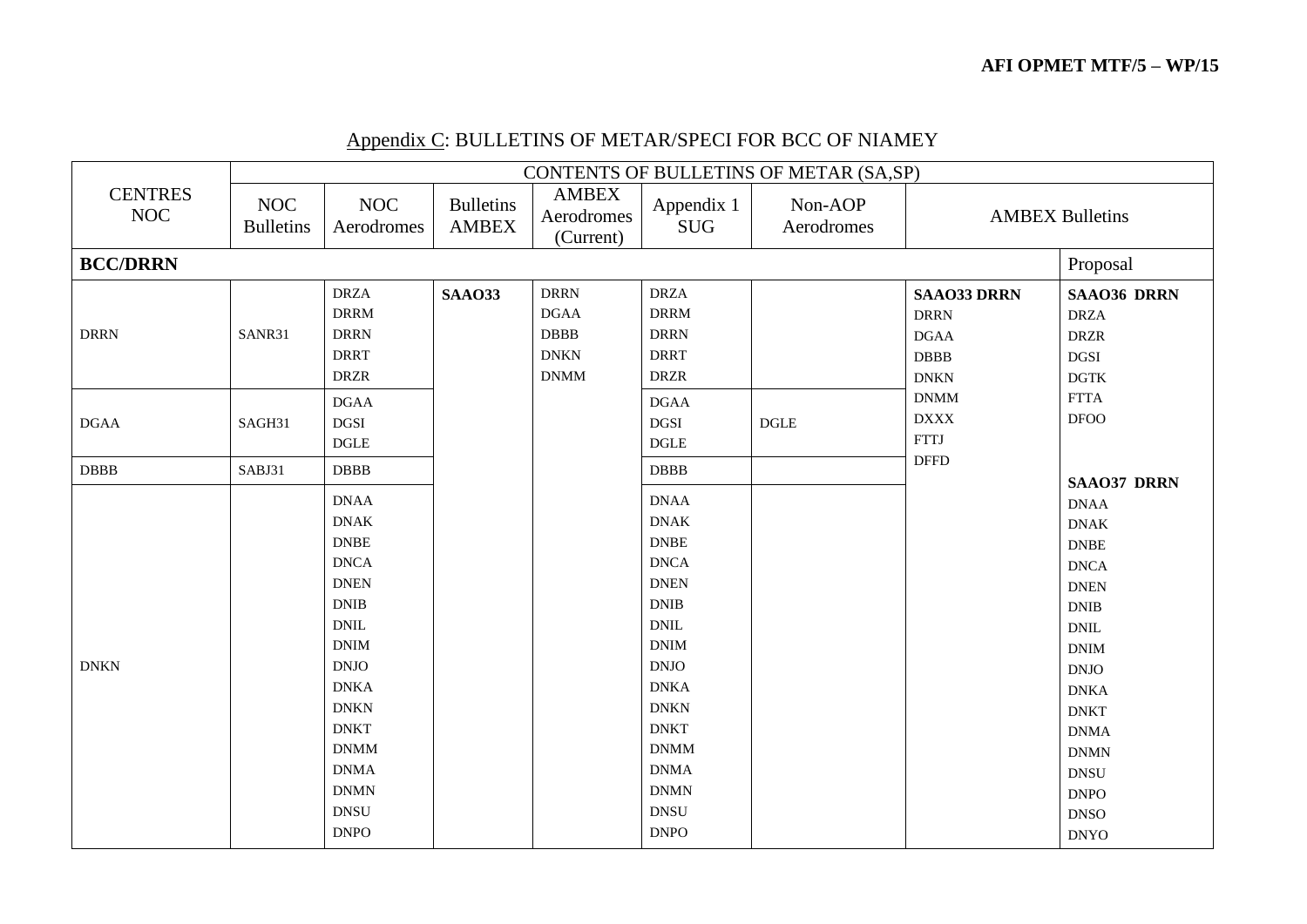#### **AFI OPMET MTF/5 – WP/1 5**

| <b>DNSO</b>                                                    |  | <b>DNSO</b>                                                    |  | <b>DNZA</b> |
|----------------------------------------------------------------|--|----------------------------------------------------------------|--|-------------|
| <b>DNYO</b>                                                    |  | <b>DNYO</b>                                                    |  |             |
| <b>DNZA</b><br>the contract of the contract of the contract of |  | <b>DNZA</b><br>the contract of the contract of the contract of |  |             |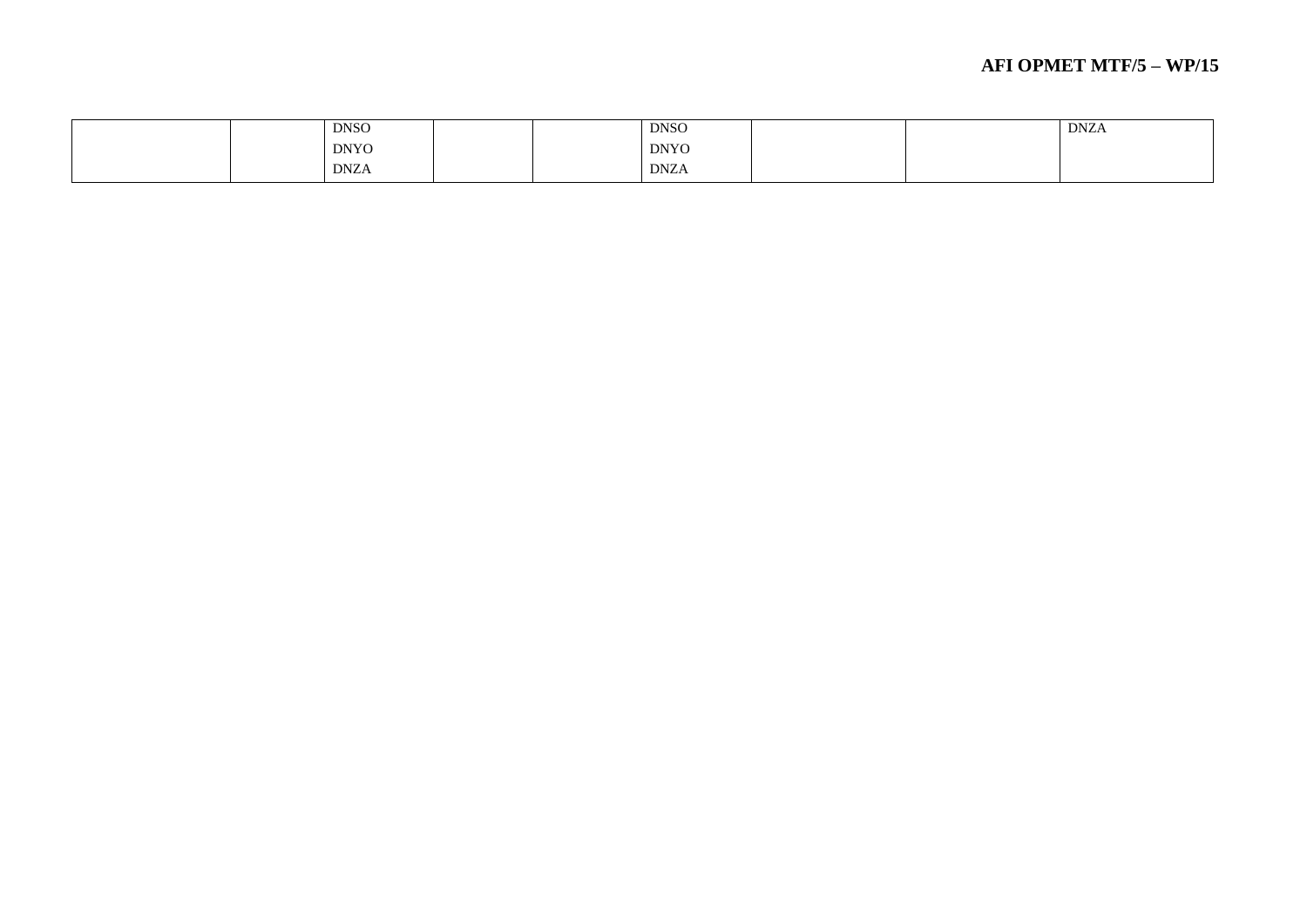|                         |                         |                                                                         |                                  |                                           |                                           | CONTENTS OF BULLETINS OF METAR (SA,SP)                   |                                                                         |
|-------------------------|-------------------------|-------------------------------------------------------------------------|----------------------------------|-------------------------------------------|-------------------------------------------|----------------------------------------------------------|-------------------------------------------------------------------------|
| <b>CENTRES</b><br>NOC   | NOC<br><b>Bulletins</b> | NOC<br>Aerodromes                                                       | <b>Bulletins</b><br><b>AMBEX</b> | <b>AMBEX</b><br>Aerodromes<br>(Current)   | Appendix 1<br><b>SUG</b>                  | Non-AOP<br>Aerodromes                                    | <b>AMBEX Bulletins</b>                                                  |
| <b>BCC/DRRN</b> (suite) |                         |                                                                         |                                  |                                           |                                           |                                                          | Proposal                                                                |
| <b>DXXX</b>             |                         | <b>DXXX</b><br><b>DXNG</b><br><b>DXSK</b>                               | <b>SAA033</b>                    | <b>DXXX</b><br><b>FTTJ</b><br><b>DFFD</b> | <b>DXXX</b><br><b>DXNG</b><br><b>DXSK</b> |                                                          | <b>SAAO38 DRRN</b><br><b>DXNG</b><br><b>DXSK</b>                        |
| <b>FTTJ</b>             |                         | <b>FTTC</b><br><b>FTTY</b><br><b>FTTD</b><br><b>FTTJ</b><br><b>FTTA</b> |                                  |                                           | <b>FTTJ</b>                               | <b>FTTC</b><br><b>FTTY</b><br><b>FTTD</b><br><b>FTTA</b> | <b>FTTC</b><br><b>FTTY</b><br><b>FTTD</b><br><b>FTTA</b><br><b>DFOO</b> |
| <b>DFFD</b>             |                         | <b>DFFD</b><br><b>DFOO</b>                                              |                                  |                                           | <b>DFFD</b><br><b>DFOO</b>                |                                                          |                                                                         |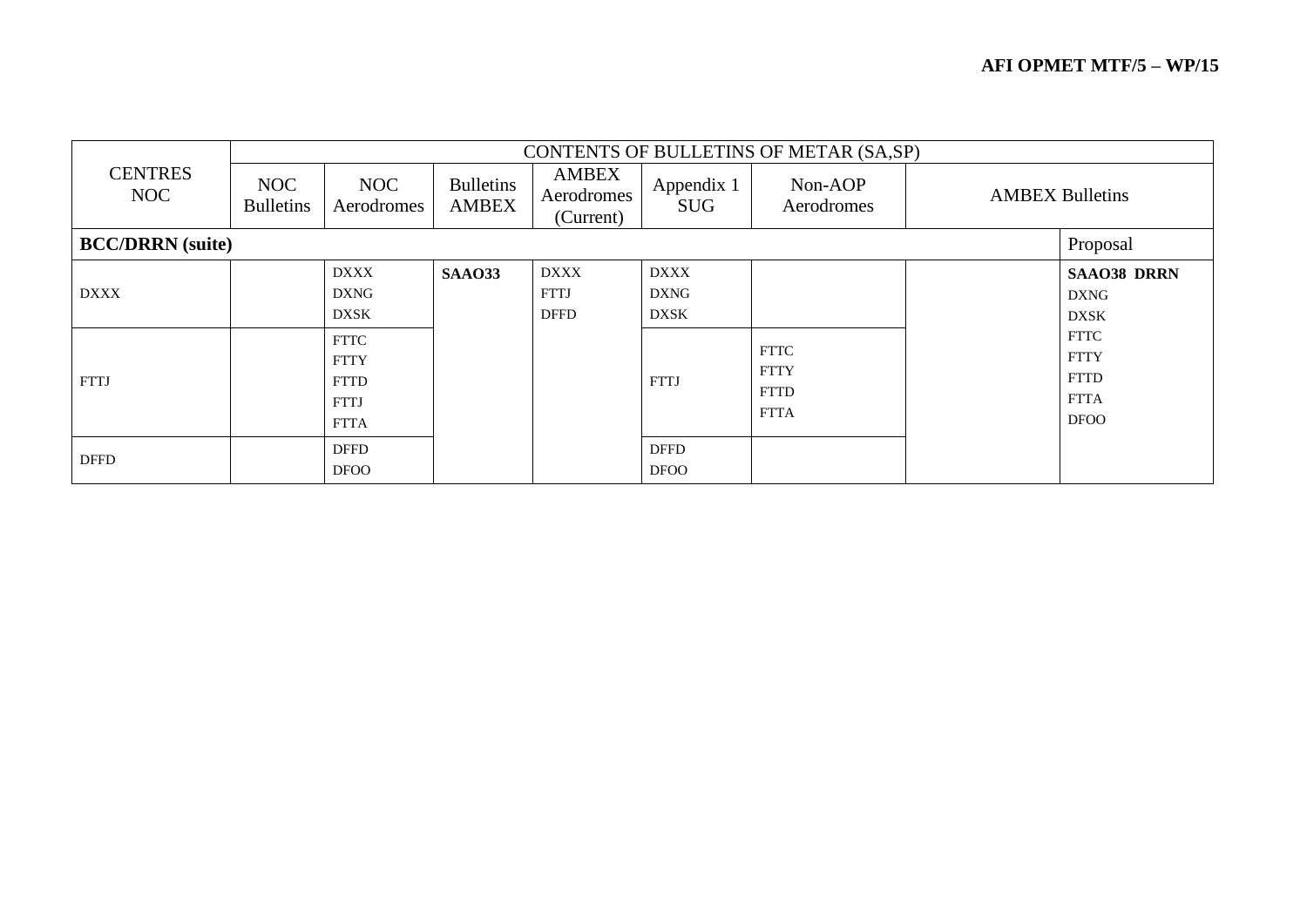### Appendix D: BULLETINS OF METAR/SPECI FOR BCC OF ANTANANARIVO

|                       |                         |                   |                                  |                                         |                          | CONTENTS OF BULLETINS OF METAR (SA,SP) |             |                        |
|-----------------------|-------------------------|-------------------|----------------------------------|-----------------------------------------|--------------------------|----------------------------------------|-------------|------------------------|
| <b>CENTRES</b><br>NOC | NOC<br><b>Bulletins</b> | NOC<br>Aerodromes | <b>Bulletins</b><br><b>AMBEX</b> | <b>AMBEX</b><br>Aerodromes<br>(Current) | Appendix 1<br><b>SUG</b> | Non-AOP<br>Aerodromes                  |             | <b>AMBEX Bulletins</b> |
| <b>BCC/FMMI</b>       |                         |                   |                                  |                                         |                          |                                        |             | Proposal               |
|                       | SAMG31                  | <b>FMMI</b>       | <b>SAIO31</b>                    | <b>FMMI</b>                             | <b>FMMI</b>              |                                        | SAIO31 FMMI | SAIO35 FMMI            |
|                       |                         | <b>FMNA</b>       |                                  | <b>FMNM</b>                             | <b>FMNA</b>              |                                        | <b>FMMI</b> | <b>FMNA</b>            |
|                       |                         | <b>FMCZ</b>       |                                  | <b>FIMP</b>                             | <b>FMCZ</b>              |                                        | <b>FMNM</b> | <b>FMCZ</b>            |
| <b>FMMI</b>           |                         | <b>FMNM</b>       |                                  | <b>FMCH</b>                             | <b>FMNM</b>              |                                        | <b>FIMP</b> | <b>FMNN</b>            |
|                       |                         | <b>FMNN</b>       |                                  | <b>FMEE</b>                             | <b>FMNN</b>              |                                        | <b>FMCH</b> | <b>FMMS</b>            |
|                       |                         | <b>FMMS</b>       |                                  | <b>FMMT</b>                             | <b>FMMS</b>              |                                        | <b>FMEE</b> | <b>FMSD</b>            |
|                       |                         | <b>FMMT</b>       |                                  |                                         | <b>FMMT</b>              |                                        | <b>FMMT</b> | <b>FIMR</b>            |
|                       |                         | <b>FMSD</b>       |                                  |                                         | <b>FMSD</b>              |                                        |             | <b>FMCV</b>            |
|                       |                         |                   |                                  |                                         | <b>FIMR</b>              |                                        |             | <b>FMEP</b>            |
| <b>FIMP</b>           | SAMA31                  | <b>FIMP</b>       |                                  |                                         | <b>FIMP</b>              |                                        |             |                        |
|                       |                         |                   |                                  |                                         | <b>FMCV</b>              |                                        |             |                        |
| <b>FMCH</b>           | SAIC31                  | <b>FMCH</b>       |                                  |                                         | <b>FMCH</b>              |                                        |             |                        |
|                       |                         | <b>FMEE</b>       |                                  |                                         | <b>FMEE</b>              |                                        |             |                        |
| <b>FMEE</b>           | SARE31                  | <b>FMEP</b>       |                                  |                                         | <b>FMEP</b>              |                                        |             |                        |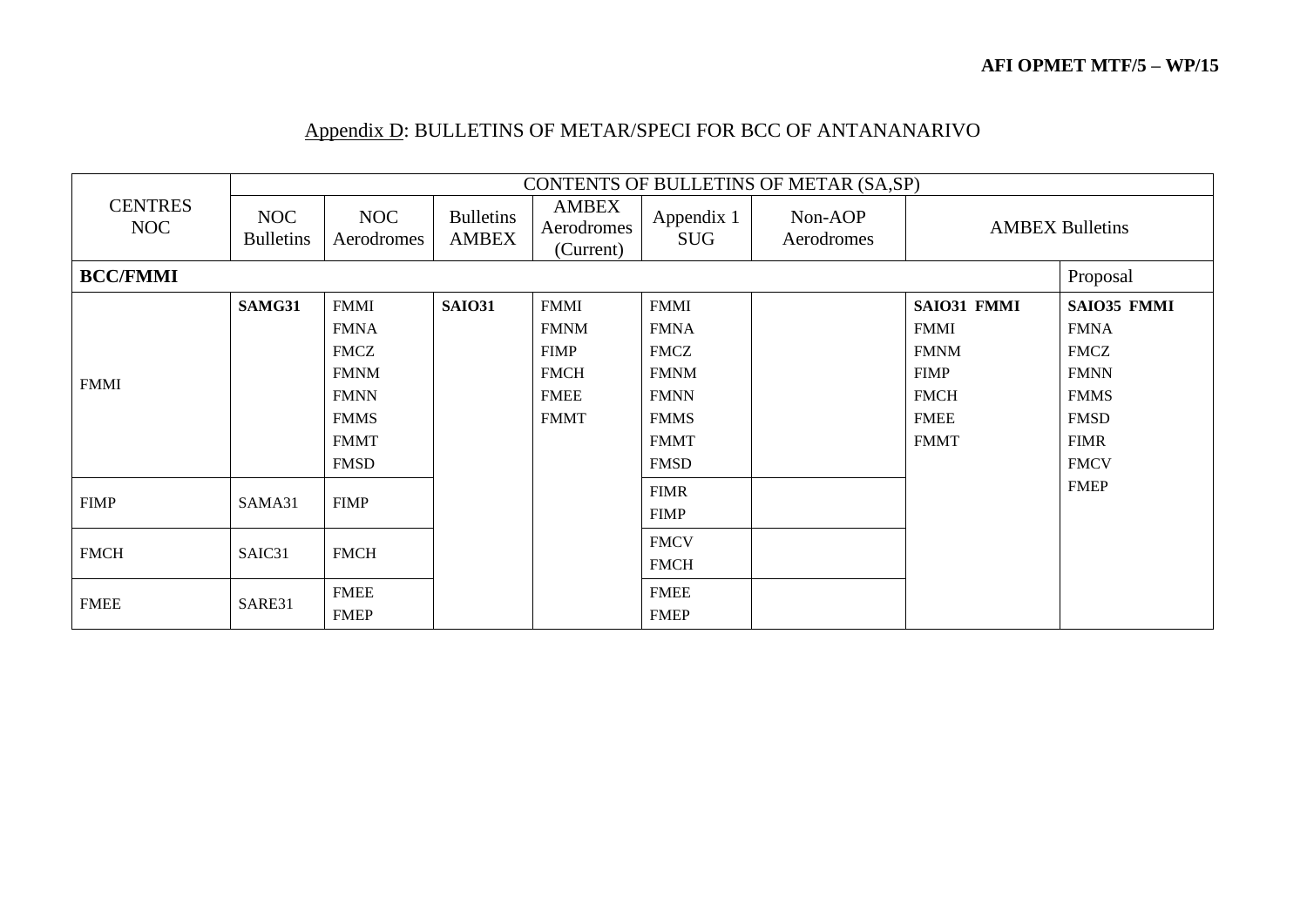# Appendix E: BULLETINS OF TAF FOR BCC OF BRAZZAVILLE

|                       |                                |                                    |                                  |                                           |                          | CONTENTS OF BULLETINS OF TAF (FT) |                                           |                                           |
|-----------------------|--------------------------------|------------------------------------|----------------------------------|-------------------------------------------|--------------------------|-----------------------------------|-------------------------------------------|-------------------------------------------|
| <b>CENTRES</b><br>NOC | <b>NOC</b><br><b>Bulletins</b> | NOC<br>Aerodromes                  | <b>Bulletins</b><br><b>AMBEX</b> | <b>AMBEX</b><br>Aerodromes<br>(Current)   | Appendix 1<br><b>SUG</b> | Non-AOP<br>Aerodromes             |                                           | <b>AMBEX Bulletins</b>                    |
| <b>BCC/FCBB</b>       |                                |                                    |                                  |                                           |                          |                                   |                                           | Proposal                                  |
|                       | FTCG31                         | <b>FCBB</b>                        | FTAM31                           | <b>FCBB</b>                               | <b>FCBB</b>              |                                   | <b>FTAM31 FCBB</b>                        | <b>FTAM35 FCBB</b>                        |
| <b>FCBB</b>           | FTCG20                         | FCPP<br><b>FCPL</b><br><b>FCOU</b> |                                  | <b>FEFF</b><br><b>FKKD</b><br><b>FZAA</b> | FCPP                     | <b>FCPL</b><br><b>FCOU</b>        | <b>FCBB</b><br><b>FEFF</b><br><b>FKKD</b> | <b>FCPL</b><br><b>FCOU</b><br><b>FKKR</b> |
| <b>FEFF</b>           | FTCE31                         | <b>FEFF</b>                        |                                  | <b>FOOL</b><br><b>FPST</b>                | <b>FEFF</b>              |                                   | <b>FZAA</b><br><b>FOOL</b>                | FGBT<br><b>FOON</b>                       |
| <b>FKKD</b>           | FTCM31                         | <b>FKKD</b>                        |                                  | <b>FGSL</b>                               | <b>FKKD</b>              |                                   | <b>FPST</b>                               |                                           |
|                       | FTCM20                         | <b>FKYS</b><br><b>FKKR</b>         |                                  |                                           | <b>FKYS</b>              | <b>FKKR</b>                       | FGSL                                      |                                           |
| <b>FZAA</b>           | FTZR31                         | <b>FZAA</b>                        | FTAM39                           | FCPP                                      | <b>FZAA</b>              |                                   | <b>FTAM39 FCBB</b><br>FCPP                |                                           |
|                       | FTGO31                         | <b>FOOL</b>                        |                                  | <b>FKYS</b>                               | <b>FOOL</b>              |                                   | <b>FKYS</b>                               |                                           |
| <b>FOOL</b>           | FTGO20                         | <b>FOOG</b><br><b>FOON</b>         |                                  | <b>FOOG</b><br><b>FNLU</b>                | <b>FOOG</b>              | <b>FOON</b>                       | <b>FOOG</b><br>${\sf FINLU}$              |                                           |
| <b>FPST</b>           | FTTP31                         | <b>FPST</b>                        |                                  |                                           | <b>FPST</b>              |                                   |                                           |                                           |
| <b>FNLU</b>           | FTAN31                         | ${\sf FINLU}$                      |                                  |                                           | ${\hbox{FNLU}}$          |                                   |                                           |                                           |
| ${\rm FGSL}$          | FTGQ31                         | FGSL                               |                                  |                                           | FGSL                     | <b>FGBT</b>                       |                                           |                                           |
|                       | FTGQ20                         | FGBT                               |                                  |                                           |                          |                                   |                                           |                                           |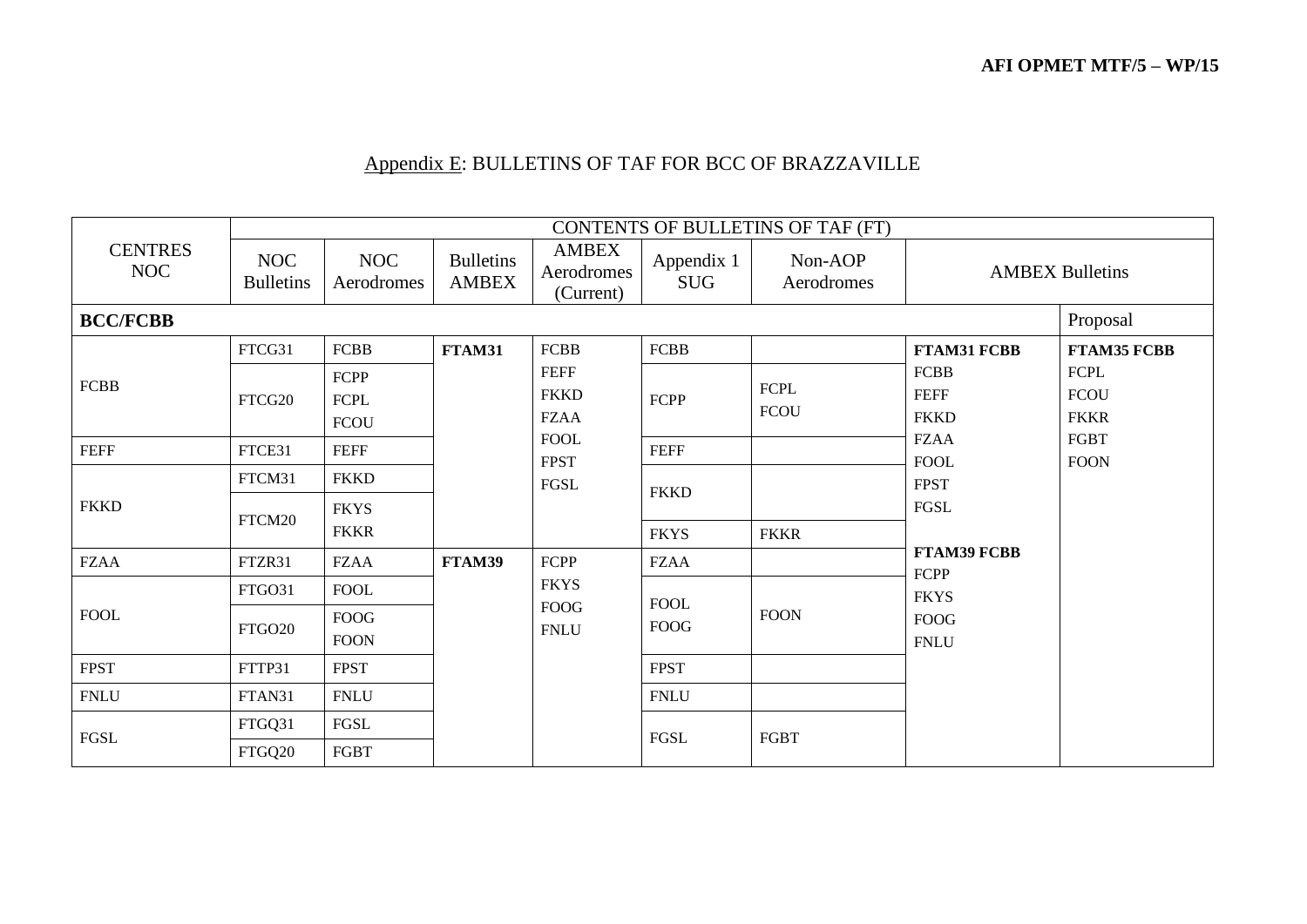# Appendix F: BULLETINS OF TAF FOR BCC OF DAKAR

|                       |                                |                          |                                  |                                           |                          | CONTENTS OF BULLETINS OF TAF (FT) |                                           |                        |
|-----------------------|--------------------------------|--------------------------|----------------------------------|-------------------------------------------|--------------------------|-----------------------------------|-------------------------------------------|------------------------|
| <b>CENTRES</b><br>NOC | <b>NOC</b><br><b>Bulletins</b> | <b>NOC</b><br>Aerodromes | <b>Bulletins</b><br><b>AMBEX</b> | <b>AMBEX</b><br>Aerodromes<br>(Current)   | Appendix 1<br><b>SUG</b> | Non-AOP<br>Aerodromes             |                                           | <b>AMBEX Bulletins</b> |
| <b>BCC/GOOY</b>       |                                |                          |                                  |                                           |                          |                                   |                                           | Proposal               |
| <b>DIAP</b>           | FTIV31                         | <b>DIAP</b>              | <b>FTA032</b>                    | <b>DIAP</b>                               | <b>DIAP</b>              | <b>DIYO</b>                       | FTA032 GOOY                               | FTA035 GOOY            |
|                       | FTIV20                         | <b>DIYO</b>              |                                  | <b>GBYD</b>                               |                          |                                   | <b>DIAP</b>                               | <b>DIYO</b>            |
| <b>GBYD</b>           |                                | <b>GBYD</b>              |                                  | <b>GABS</b>                               | <b>GBYD</b>              |                                   | <b>GBYD</b><br><b>GABS</b>                | GAGO<br><b>GOGS</b>    |
|                       | FTMI31                         | <b>GABS</b>              |                                  | <b>GFLL</b><br><b>GLRB</b>                | <b>GABS</b>              |                                   | <b>GFLL</b>                               | GOSS                   |
| <b>GABS</b>           | FTMI20                         | GAGO                     |                                  | <b>GOOY</b>                               | GAGO                     |                                   | <b>GLRB</b>                               |                        |
| <b>GFLL</b>           | FTSL31                         | <b>GFLL</b>              |                                  | <b>GQNN</b><br><b>GUCY</b><br><b>GVAC</b> | <b>GFLL</b>              |                                   | <b>GOOY</b><br><b>GQNN</b><br><b>GUCY</b> |                        |
| <b>GLRB</b>           | FTLI31                         | <b>GLRB</b>              | <b>FTA039</b>                    | GGOV                                      | <b>GLRB</b>              |                                   | <b>GVAC</b>                               |                        |
|                       | FTSG31                         | <b>GOOY</b>              |                                  | <b>GQPP</b>                               | GOGS                     |                                   | FTA039 GOOY                               |                        |
| <b>GOOY</b>           | FTSG20                         | $\rm GOGS$<br>GOSS       |                                  |                                           | <b>GOOY</b><br>GOSS      | GOSS                              | GGOV<br><b>GQPP</b>                       |                        |
|                       | FTMT31                         | <b>GQNN</b>              |                                  |                                           | <b>GQPP</b>              |                                   |                                           |                        |
| <b>GQNN</b>           | FTMT20                         | <b>GQPP</b>              |                                  |                                           | <b>GQNN</b>              |                                   |                                           |                        |
| $_{\mathrm{GGOV}}$    | FTGW31                         | GGOV                     |                                  |                                           | GGOV                     |                                   |                                           |                        |
| <b>GUCY</b>           | FTGN31                         | <b>GUCY</b>              |                                  |                                           | <b>GUCY</b>              |                                   |                                           |                        |
| <b>GVAC</b>           | FTCV31                         | <b>GVAC</b>              |                                  |                                           | <b>GVAC</b>              |                                   |                                           |                        |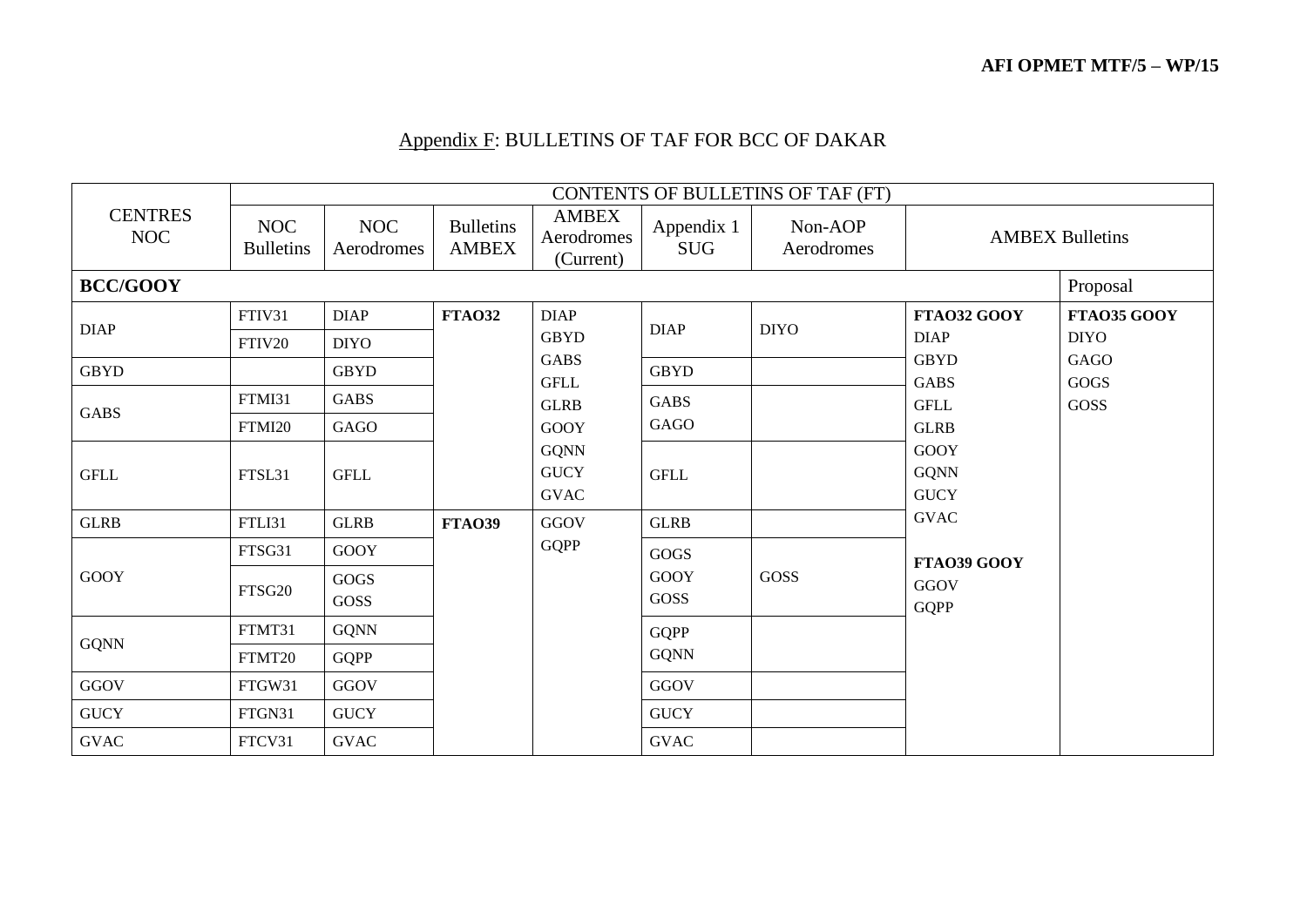# Appendix G: BULLETINS OF TAF FOR BCC OF NIAMEY

|                       |                         |                            |                                  |                                         |                            | CONTENTS OF BULLETINS OF TAF (FT) |                            |                            |
|-----------------------|-------------------------|----------------------------|----------------------------------|-----------------------------------------|----------------------------|-----------------------------------|----------------------------|----------------------------|
| <b>CENTRES</b><br>NOC | NOC<br><b>Bulletins</b> | NOC<br>Aerodromes          | <b>Bulletins</b><br><b>AMBEX</b> | <b>AMBEX</b><br>Aerodromes<br>(Current) | Appendix 1<br><b>SUG</b>   | Non-AOP<br>Aerodromes             |                            | <b>AMBEX Bulletins</b>     |
| <b>BCC/DRRN</b>       |                         |                            |                                  |                                         |                            |                                   |                            | Proposal                   |
|                       | FTNR31                  | <b>DRRN</b>                | <b>FTA033</b>                    | <b>DRRN</b>                             | <b>DRRN</b>                |                                   | <b>FTAO33 DRRN</b>         | <b>FTAO36 DRRN</b>         |
| <b>DRRN</b>           | FTNR20                  | <b>DRZA</b><br><b>DRZR</b> |                                  | <b>DGAA</b><br><b>DBBB</b>              | <b>DRZA</b><br><b>DRZR</b> |                                   | <b>DRRN</b><br><b>DGAA</b> | <b>DRZA</b><br><b>DRZR</b> |
|                       | FTGH31                  | <b>DGAA</b>                |                                  | <b>DNKN</b><br><b>DNMM</b>              | <b>DGAA</b>                |                                   | <b>DBBB</b><br><b>DNKN</b> | <b>DGSI</b><br><b>DGTK</b> |
| <b>DGAA</b>           | FTGH <sub>20</sub>      | <b>DGSI</b><br><b>DGTK</b> |                                  | <b>DXXX</b><br><b>FTTJ</b>              | <b>DGSI</b><br><b>DGTK</b> |                                   | <b>DNMM</b><br><b>DXXX</b> | <b>FTTA</b><br><b>DFOO</b> |
| <b>DBBB</b>           | FTBJ31                  | <b>DBBB</b>                |                                  | <b>DFFD</b>                             | <b>DBBB</b>                |                                   | <b>FTTJ</b>                |                            |
| <b>DNKN</b>           | FTNI31                  | <b>DNKN</b><br><b>DNMM</b> |                                  |                                         | <b>DNKN</b><br><b>DNMM</b> |                                   | <b>DFFD</b>                |                            |
| <b>DXXX</b>           | FTTG31                  | <b>DXXX</b>                |                                  |                                         | <b>DXXX</b>                |                                   |                            |                            |
| <b>FTTJ</b>           | FTCD31                  | <b>FTTJ</b>                |                                  |                                         | <b>FTTJ</b>                | <b>FTTA</b>                       |                            |                            |
|                       | FTCD20                  | <b>FTTA</b>                |                                  |                                         |                            |                                   |                            |                            |
| <b>DFFD</b>           | FTHV31                  | <b>DFFD</b>                |                                  |                                         | <b>DFFD</b>                |                                   |                            |                            |
|                       | FTHV20                  | <b>DFOO</b>                |                                  |                                         | <b>DFOO</b>                |                                   |                            |                            |